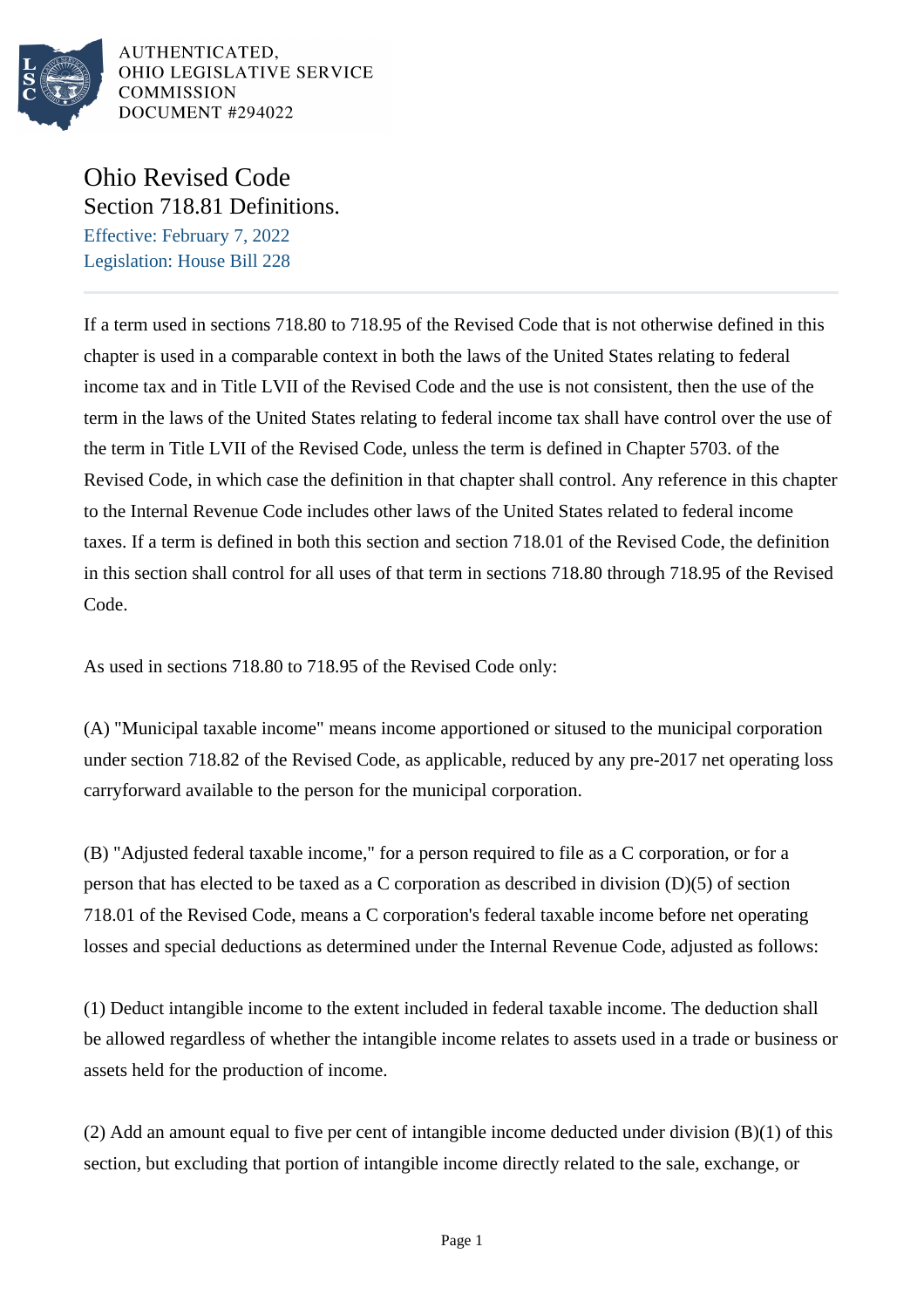

AUTHENTICATED. OHIO LEGISLATIVE SERVICE **COMMISSION** DOCUMENT #294022

other disposition of property described in section 1221 of the Internal Revenue Code.

(3) Add any losses allowed as a deduction in the computation of federal taxable income if the losses directly relate to the sale, exchange, or other disposition of an asset described in section 1221 or 1231 of the Internal Revenue Code.

(4)(a) Except as provided in division (B)(4)(b) of this section, deduct income and gain included in federal taxable income to the extent the income and gain directly relate to the sale, exchange, or other disposition of an asset described in section 1221 or 1231 of the Internal Revenue Code.

(b) Division (B)(4)(a) of this section does not apply to the extent the income or gain is income or gain described in section 1245 or 1250 of the Internal Revenue Code.

(5) Add taxes on or measured by net income allowed as a deduction in the computation of federal taxable income.

(6) In the case of a real estate investment trust or regulated investment company, add all amounts with respect to dividends to, distributions to, or amounts set aside for or credited to the benefit of investors and allowed as a deduction in the computation of federal taxable income.

(7) Deduct, to the extent not otherwise deducted or excluded in computing federal taxable income, any income derived from a transfer agreement or from the enterprise transferred under that agreement under section 4313.02 of the Revised Code.

(8) Deduct exempt income to the extent not otherwise deducted or excluded in computing adjusted federal taxable income.

(9) Deduct any net profit of a pass-through entity owned directly or indirectly by the taxpayer and included in the taxpayer's federal taxable income unless an affiliated group of corporations includes that net profit in the group's federal taxable income in accordance with division (E)(3)(b) of section 718.86 of the Revised Code.

(10) Add any loss incurred by a pass-through entity owned directly or indirectly by the taxpayer and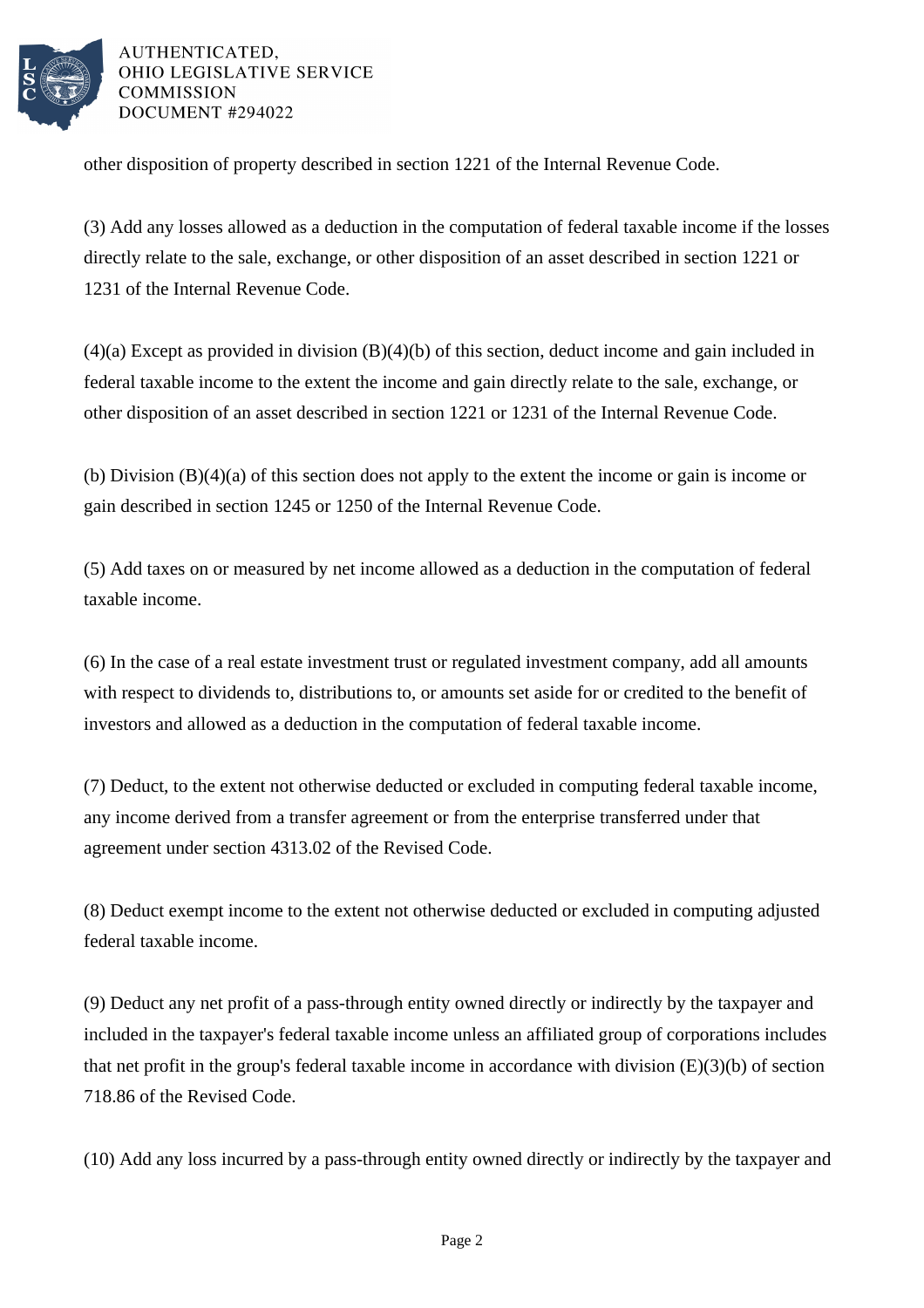

## AUTHENTICATED. OHIO LEGISLATIVE SERVICE **COMMISSION** DOCUMENT #294022

included in the taxpayer's federal taxable income unless an affiliated group of corporations includes that loss in the group's federal taxable income in accordance with division  $(E)(3)(b)$  of section 718.86 of the Revised Code.

If the taxpayer is not a C corporation, is not a disregarded entity that has made the election described in division (L)(2) of section 718.01 of the Revised Code, and is not a publicly traded partnership that has made the election described in division (D)(5) of section 718.01 of the Revised Code, the taxpayer shall compute adjusted federal taxable income under this section as if the taxpayer were a C corporation, except guaranteed payments and other similar amounts paid or accrued to a partner, former partner, shareholder, former shareholder, member, or former member shall not be allowed as a deductible expense unless such payments are a pension or retirement benefit payment paid to a retired partner, retired shareholder, or retired member or are in consideration for the use of capital and treated as payment of interest under section 469 of the Internal Revenue Code or United States treasury regulations. Amounts paid or accrued to a qualified self-employed retirement plan with respect to a partner, former partner, shareholder, former shareholder, member, or former member of the taxpayer, amounts paid or accrued to or for health insurance for a partner, former partner, shareholder, former shareholder, member, or former member, and amounts paid or accrued to or for life insurance for a partner, former partner, shareholder, former shareholder, member, or former member shall not be allowed as a deduction.

Nothing in division (B) of this section shall be construed as allowing the taxpayer to add or deduct any amount more than once or shall be construed as allowing any taxpayer to deduct any amount paid to or accrued for purposes of federal self-employment tax.

(C) "Taxpayer" has the same meaning as in section 718.01 of the Revised Code, except that "taxpayer" does not include natural persons or entities subject to the tax imposed under Chapter 5745. of the Revised Code. "Taxpayer" may include receivers, assignees, or trustees in bankruptcy when such persons are required to assume the role of a taxpayer.

(D) "Tax return" or "return" means the notifications and reports required to be filed pursuant to sections 718.80 to 718.95 of the Revised Code for the purpose of reporting municipal income taxes, and includes declarations of estimated tax.